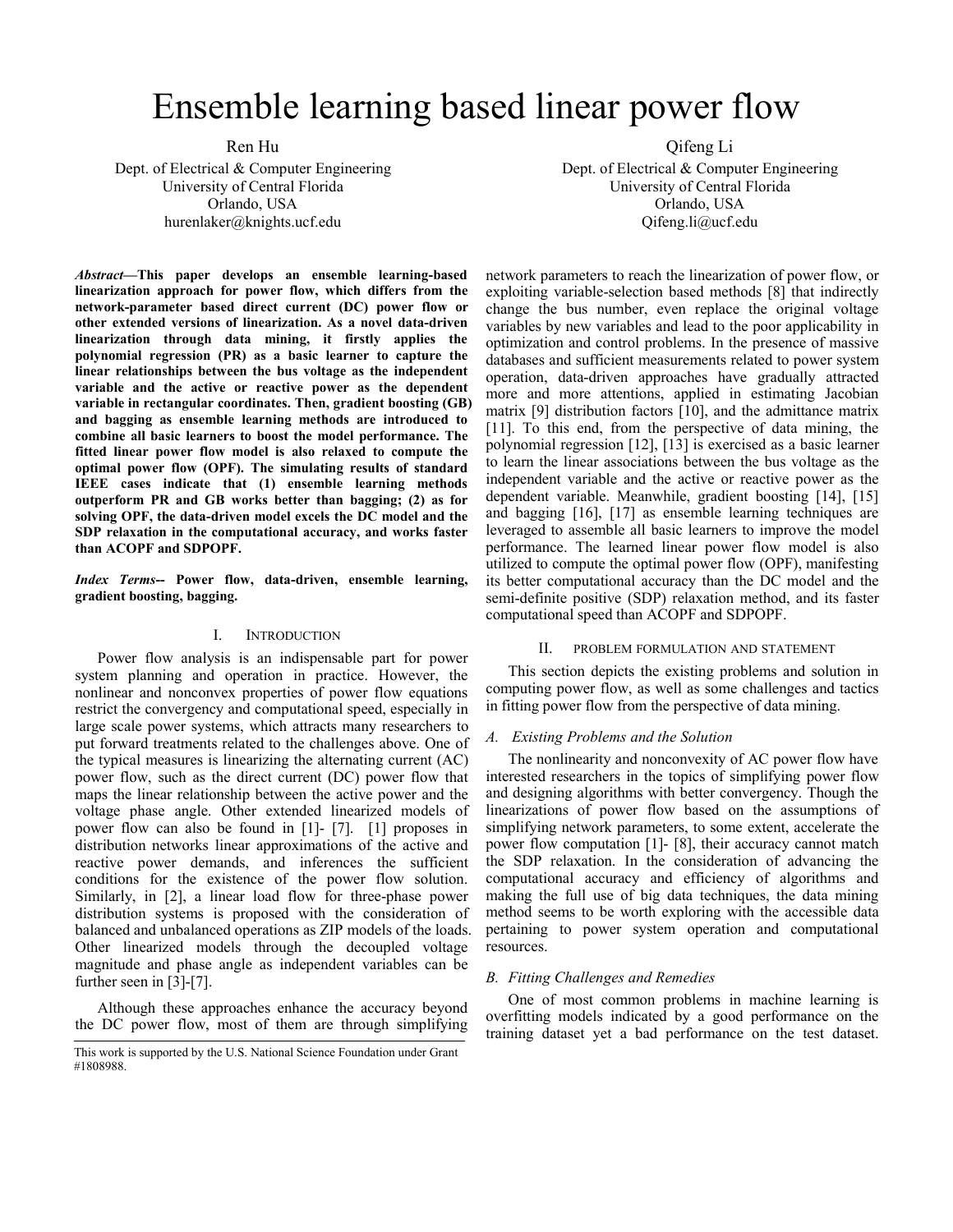Correspondingly, ensemble learning [17], [18] approaches are recommended to avoid overfitting when learning the linear power flow model, through regularizing learning parameters. Another fitting issue is to handle the multicollinear correlations within the bus voltages as the independent variables, which is actually caused by insufficient data to reveal their true associations. Although many variable selection or shrinkage  $\frac{2.161 \text{ J}}{1}$  Computer that  $\frac{101}{1}$  have been expressed to meliorate the  $\frac{1}{1}$ methods [19] have been suggested to meliorate the multicollinearity through reducing the number of independent variables, they may indirectly change the bus number and remove crucial variables for further optimization and control 2) Fit a application in power system. Therefore, increasing more datasets for fitting models can be an appropriate method to prevent the multicollinearity and retain the bus number and key parameters in models without removing variables.

### III. ENSEMBLE LEARNING BASED LINEAR POWER FLOW

This part consists of the mapping rules of linear power flow, ensemble learning methodologies and the formulation of OPF based on the fitting linear models.

### *A. Linear Mapping Formulations*

Based on the data mining techniques, the nonlinear quadratic forms of AC power flow in a *n*-bus system can be transformed into linear representations represented as

 

where  $P_i$ ,  $Q_i$  are the active or reactive power at *i*-th bus;  $P_{ij}$ ,  $Q_{ij}$ are the active or reactive power at *ij*-th branch  $(i, j = 1, 2, \ldots, n)$ ;  $A_i$ ,  $C_i$ ,  $A_{ij}$ ,  $C_{ij}$  are the linear coefficient vectors;  $b_i$ ,  $d_i$ ,  $b_{ij}$ ,  $d_{ij}$  **Algo** are the constant terms of linear formulations;  $X = [x_1, x_2, ..., x_{2n}]$ is the bus voltage vector formulated in rectangular coordinates;  $x_i$  denotes the real or imaginary part of the *i*-th bus voltage.

### *B. Ensemble Learning Methodologies*

Gradient boosting (GB) and bagging as the typical ensemble learning methods are leveraged in this paper to reinforce the polynomial regression (PR) as a basic learner and compute all linear coefficient vectors and constant terms in  $(1)$ . Assume that there is a dataset containing  $M$ samples  $\{(X_m, Y_m)\}_{m=1}^M$  where  $X_m = [x_{m1}, x_{m2}, ..., x_{m(2n)}]$  is the  $\qquad \qquad \text{Iturning } P_{mi}$ .  $m$ -th sample of bus voltages as the independent variables;  $Y_m$ is the *m*-th sample of the active or reactive power atall buses or branches, for instance,  $Y_m = [p_{m1}, p_{m2}, \ldots, p_{mn}] = \{p_{mi}\}\$ is the *m*-th sample of the active power at all buses. We take the dependent variable  $P_i$  as a general example to illustrate how to apply GB and bagging

### 1. *Gradient Boosting*

The general work of GB is to tweak learning parameters in an iterative fashion to find the minimum descending gradient through minimize a loss function. We choose the mean squared error function as the specific loss function in (2)

$$
L(p_{mi}, \widehat{p_{mi}}) = \frac{1}{2} (p_{mi} - \widehat{p_{mi}})^2
$$
 (2) and

where  $p_{mi}$  and  $\widehat{p_{mi}} = p_{mi}(X)$  are the observed and estimated values of  $P_i$ . The procedure of GB is depicted as below.

### **Algorithm: gradient boosting**

1. Initialize the model with a constant value  $p_{mi}^0(X)$ .

$$
p_{mi}^0(X) = arg \min_{\alpha} \sum_{m=1}^{M} L(p_{mi}, \alpha) \tag{3}
$$

where  $\alpha$  is the initial constant vector.

2. For  $t = 1$  to **T** where **T** is the number of learners.

1) Compute the descending gradient 
$$
\gamma_t
$$
 by  

$$
\gamma_t = -\left[\frac{\partial L(p_{mi}, p_{mi}(X))}{\partial p_{mi}(X)}\right]_{t} \quad (\gamma) = t^{-1}(\gamma)
$$
(4)

$$
1 \t o_{p_{mi}}(x) \t 1_{p_{mi}}(x) = p_{mi}^{t-1}(x)
$$
  
2) Fit a base learner  $\varphi_t(X; \rho)$  by

$$
\rho_t = arg \min_{\theta} \sum_{m=1}^{M} L(\gamma_t, \varphi_t(X_m; \rho))
$$
 (5)

where  $\rho_t$  is the coefficient vector of  $\varphi_t(X;\rho)$  by fitting  $\gamma_t$ . Here the polynomial regression (PR) as a basic learner is used to fit the key parameters in equations (1). 3) Compute the learning rate  $\theta$  by

$$
\theta_t = arg \min_{\theta} \sum_{m=1}^{M} L(p_{mi} p_{mi}^{t-1}(X_m) + \theta \varphi_t(X; \rho))
$$
 (6)

In practice, we can also set a constant learning rate. The smaller  $\theta$  is applied, the better generalization is achieved. 4) Update the model:

$$
\frac{p_{mi}^t(X) = p_{mi}^{t-1}(X) + \theta_t \varphi_t(X)}{\text{Output } p_{mi}^T(X)}
$$
\n(7)

2. *Bagging*

 $P_{ij} = A_{ij}X_{ij} + b_{ij}$  (1) can reduce [variances](https://en.wikipedia.org/wiki/Variance) and avoid [overfitting](https://en.wikipedia.org/wiki/Overfitting) by tweaking the  $\overline{Q}_{ij}$  samples with replacement and combine a basic learning<br>method to train models. The algorithm is written as below. Bagging as a special case of the model [averaging](https://en.wikipedia.org/wiki/Ensemble_learning) approach number of bootstraps. The key of bagging is to draw random samples with replacement and combine a basic learning

## , **Algorithm: bagging**

 $\ldots$ ,  $x_{2n}$ ] 1. For **bt** = **1** to **BT** where **BT** is the number of bootstraps. 1) At the *bt*-th bootstrap draw  $M'$  ( $M' \leq M$ ) random samples with replacement.

2) Fit a base learner  $p_{mi}^{bt}(X;\rho)$  by

$$
\rho_{bt} = arg \min_{\rho} \sum_{m=1}^{M} L(p_{mi}^{bt}, p_{mi}^{bt}(X_m; \rho))
$$
 (8)

where  $p_{mi}^{bt}$  denotes the observed value of  $P_i$  at the *bt*-th bootstrap;  $\rho_{bt}$  is the coefficient vector of  $p_{mi}^{bt}(X;\rho)$  by fitting  $p_{mi}^{bt}$ . Similarly, the PR as the basic learner is performed to compute all parameters in equations (1).

2. Output  $p_{mi}^{bag}(X)$  by averaging all bootstrap results in

$$
p_{mi}^{bag}(X) = \frac{1}{BT} \sum_{bt=1}^{BT} p_{mi}^{bt}(X) \tag{9}
$$

where  $p_{mi}^{bag}(X)$  is the predictive value of  $P_i$ . .

### *C. Convexifying the Optimal Power Flow*

 $\frac{1}{2}(p_{mi}-\bar{p}_{mi})^2$  (2) and reactive power;  $P_i^L$ ,  $Q_i^L$  are the active and reactive power<br>load at *i*-th bus;  $P_i^{Gmin}$ ,  $P_i^{Gmax}$ ,  $Q_i^{Gmin}$ ,  $Q_i^{Gmax}$  are the lower and According to the fitted linear power flows, the data driven convex relaxation (DDCR) for OPF can be rewritten in (10) where *G* is the index set of generators;  $c_{i0}$ ,  $c_{i1}$ ,  $c_{i2}$  are the *i*-th generator cost coefficients;  $P_i^G$ ,  $Q_i^G$  are the *i*-th generator active load at *i-th* bus;  $P_i^{Gmin}$ ,  $P_i^{Gmax}$ ,  $Q_i^{Gmin}$ ,  $Q_i^{Gmax}$  are the lower and upper limits of the *i*-th generator active and reactive power;  $V_i^{max}$ ,  $S_{ij}^{Gmax}$  are the maximums of the *i*-th bus voltage and the *ij*-th branch transmission capacity;  $x_{2i-1}$  and  $x_{2i}$  ( $e_i$  and  $f_i$ ) are the real and imaginary part of voltage.

Minimize 
$$
\sum_{i \in G} (c_{i0} + c_{i1} P_i^G + c_{i2} P_i^{G2})
$$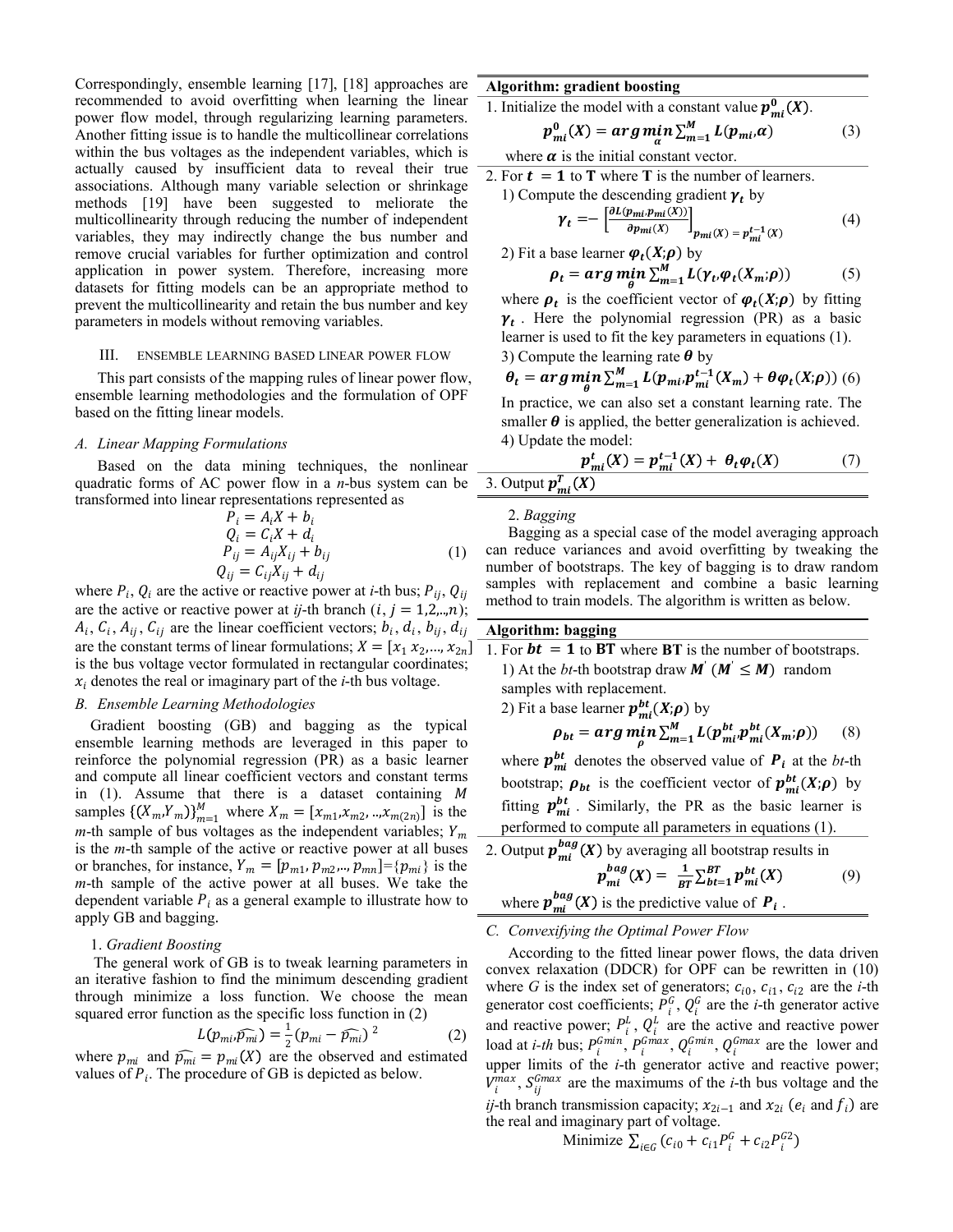| \n $\begin{cases}\n A_i X + b_i \leq P_i^G - P_i^L \\ C_i X + d_i \leq Q_i^G - Q_i^L \\ x_{2i-1}^2 + x_{2i}^2 \leq V_i^{max2}\n \end{cases}$ \n | \n        with regard to the number of 1<br>bootstrap B T.\n                             |                                                                                                                                                                                                                                                                             |                                                                                          |
|-------------------------------------------------------------------------------------------------------------------------------------------------|------------------------------------------------------------------------------------------|-----------------------------------------------------------------------------------------------------------------------------------------------------------------------------------------------------------------------------------------------------------------------------|------------------------------------------------------------------------------------------|
| \n $\begin{cases}\n x_{2i-1}^2 + x_{2i}^2 \leq V_i^{max2}\n \end{cases}$ \n                                                                     | \n        1. Tuning the Number of Learn<br>\n $Q_i^{Gmin} \leq P_i^G \leq P_i^{Gmax}$ \n | \n        (10)\n        The model performances of injections <i>P</i> and <i>Q</i> on all cases a<br>\n        RMSEs in Fig. 1. (a)~(c). Each<br>\n        change as the number of learners<br>\n        A <sub>ij</sub> X <sub>ij</sub> + b <sub>ij</sub> $\leq P_{ij}$ \n | \n        (1) for all cases, the test and<br>\n        gradually decrease to stable le\n |

### IV. SIMULATION ANALYSIS

In this study, Monte Carlo method is exercised to generate random data samples of the bus voltage, the active and reactive power at each bus or branch, given in IEEE 5, 57 and 118-bus systems [20]. The active and reactive power loads are stochastically fluctuating around 0.6~1.1 times of preset values. Generally, the empirical required minimum sample size is at least 2.4 times as many as the number of buses [8], [10], [19].

### *A. Comparing Performance*

The simulation outcomes through the polynomial regression (PR), gradient boosting  $(G\overline{B})$ , and bagging, are obtained by the equal size of training and test datasets. Here the average root mean square error (RMSE) of the predicted dependent variable is defined to symbol the predictive  $\frac{1}{2}$  0.01 the average root mean square error (RMSE) of the predicted dependent variable is defined to symbol the predictive accuracy, and the performance demonstration of all methods is characterized by comparing the test RMSEs, not the training RMSEs, shown in TABLE I.

TABLE I TEST AND TRAINING RMSES OF ALL METHODS ON DIFFERENT CASES

| Case                     | Method           |         | PR       |        | <b>GB</b> |         | Bagging  |
|--------------------------|------------------|---------|----------|--------|-----------|---------|----------|
| RMSE (10 e-05)           |                  | test    | training | test   | training  | test    | training |
|                          | $\boldsymbol{P}$ | 9476.04 | 11.22    | 64.08  | 59.01     | 310.04  | 112.91   |
| case 5<br>$(size=175,$   | $\varrho$        | 2247.02 | 556.30   | 395.06 | 353.26    | 1333.24 | 570.53   |
| $T = 200$ ,<br>$BT=50$   | $P_{ij}$         | 248.11  | 76.50    | 43.92  | 39.81     | 144.66  | 88.62    |
|                          | $Q_{ij}$         | 1812.00 | 323.00   | 179.32 | 175.83    | 385.72  | 341.62   |
|                          | $\boldsymbol{P}$ | 67.30   | 4.63     | 17.27  | 6.5       | 26.43   | 5.90     |
| case 57<br>$(size=250,$  | $\varrho$        | 237.99  | 18.14    | 59.36  | 22.55     | 88.93   | 19.77    |
| $T = 200$ ,<br>$BT=50$   | $P_{ii}$         | 23.52   | 17.20    | 17.27  | 6.51      | 19.73   | 18.04    |
|                          | $Q_{ij}$         | 63.04   | 42.50    | 52.65  | 52.39     | 54.51   | 50.09    |
|                          | $\overline{P}$   | 100.33  | 15.87    | 41.65  | 17.12     | 82.17   | 16.07    |
| case 118<br>$(size=400,$ | Q                | 180.27  | 30.45    | 79.06  | 32.22     | 161.17  | 31.31    |
| $T = 200,$<br>$BT=50$    | $P_{ii}$         | 56.97   | 20.80    | 20.64  | 20.71     | 25.90   | 21.56    |
|                          | $Q_{ij}$         | 117.57  | 57.09    | 63.24  | 62.56     | 75.44   | 58.60    |

Note that the unit of above data is 10 e-05.

From TABLE I, some observations can be observed on all cases: 1) ensemble learning methods work better than the single PR; 2) GB outperforms bagging and PR; 3) there is no pronounced overfitting as the training RMSE is consistently smaller than the test RMSE for any dependent variable.

### *B. Tuning Parameters*

As the model performance described by the test and training RMSEs is directly associated with a set of regularization parameters to handle overfitting, this part presents the tuning processes of GB and bagging, respectively,

 $\frac{G}{i} - P_i^L$  with regard to the number of learners T and the number of bootstraps BT.

### 1. *Tuning the Number of Learner T inGB*

 $\frac{a}{i} \leq Q_i^{\text{Gmax}}$  injections *P* and *Q* on all cases are plotted in the logarithms of (10) The model performances of the active and reactive power RMSEs in Fig. 1. (a) $\sim$ (c). Each plot depicts how the RMSEs change as the number of learners T increases. From Fig. 1, we

> (1) for all cases, the test and training RMSEs of *P* and *Q* gradually decrease to stable levels with the increase of the number of learner T;

> (2) each case reaches the balance points at different numbers of learner. For case 5, after T=150 and T=180 the test and training RMSEs of*Q* and *P* tend to be constant, separately. The RMSEs of case 57 become hardly changeable when T=100 for *Q* and T=150 for *P*. Similarly, the RMSEs of case 118 stop descending when T=140 for *Q* and T=180 for *P*;

> (3) No evident overfitting or underfitting problems are observed on all cases through the tuning process.



2. *Tuning the Number of Bootstraps BT inBagging*

In Fig. 2. (a) $\sim$ (f), comparing the RMSEs of the active power injection *P* on all cases before and after bagging is incorporated. Each plot represents the results of each bootstrap (blue broke curve) and bagging (red curve) as the number of bootstrap BT goes up. According to Fig. 2, we can inference that: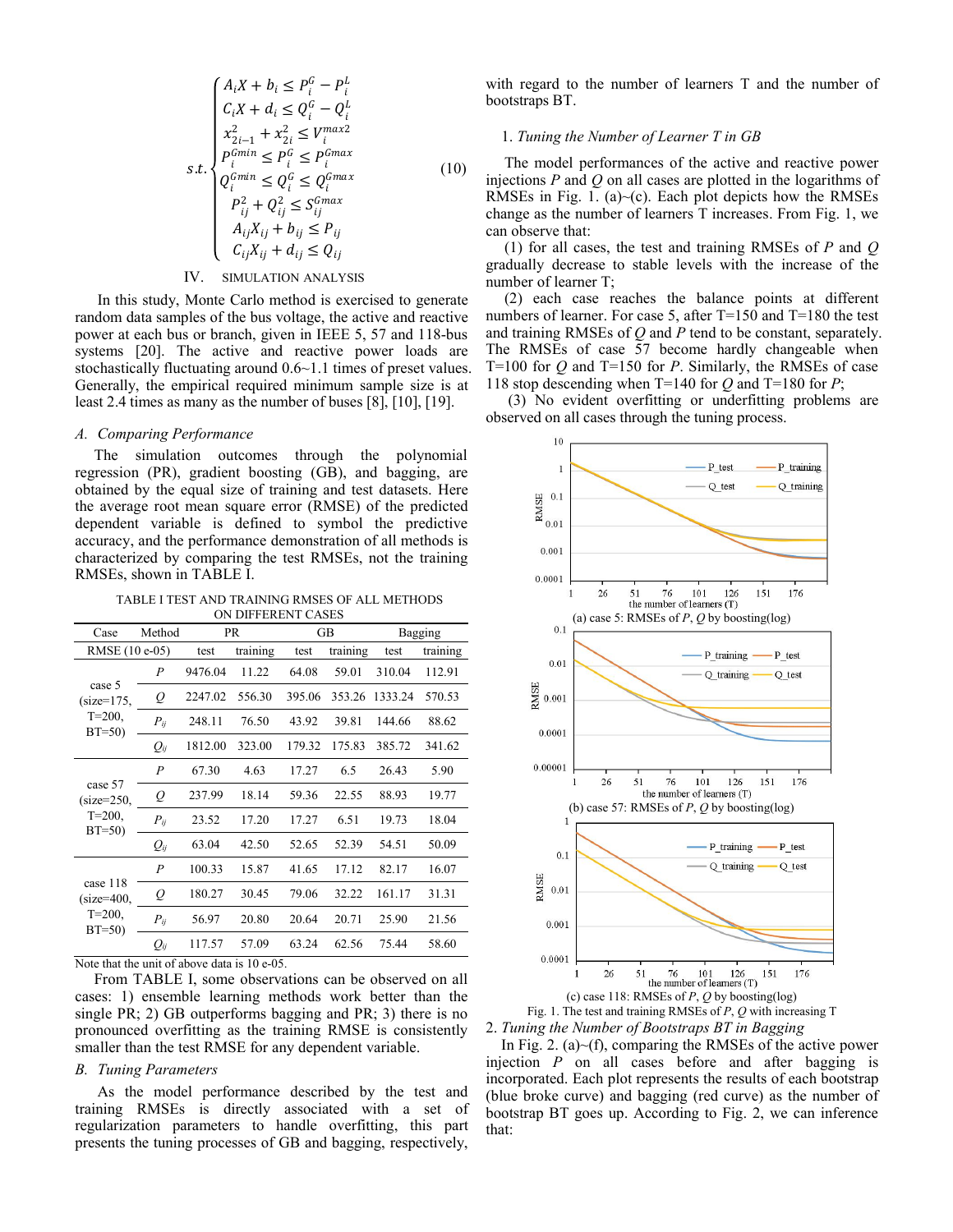

(1) the test or training RMSE of bagging tends to stablize with slight fluctuations after sufficient times of bootstraps. When the number of bootstrps is 20 or more, both the test and training RMSEs seem to work well on all cases.

(2) the outcome of every single bootstrap fluctuates stochastically around the red curve, indicating that the single learner has its unstable weakness.

(3) Bagging can average the variances of all single learners and avoid overfitting.

### *C. Comparing OPF Results*

As GB exhibits its superiority over others, the linear models fitted by GB are chosen to develop a data-driven convex relaxation (DDCR) method and compute the optimal objective values (OOV) shown in TABLE II (unit: \$/hr), compared with the original nonconvex ACOPF, the DCOPF and the semidefinite programming relaxation of OPF (SDPOPF). Note that the results of ACOPF are set as the benchmarks and the optimality gap is defined as: (the difference with ACOPF)/ACOPF denoted in TABLE III. relaxation Additionally, the runtime (unit: s) of each approach is recorded in TABLE IV.

TABLE II COMPARING OBJECTIVE VALUES OF OPF

| can match DCOPF.                   | <b>SDPOPF</b> | <b>DCOPF</b> | <b>DDCROPF</b> | <b>ACOPF</b> | case     |
|------------------------------------|---------------|--------------|----------------|--------------|----------|
| CONCLUSIONS A<br>V.                | 16635.78      | 174799       | 17547.4        | 17551.89     | case 5   |
| In this paper, an ensemble le      | 10458.06      | 10211.99     | 12096.04       | 12100.86     | case 57  |
| power flow is proposed, unlike the | 129713.07     | 125947.88    | 129680.13      | 129660.70    | case 118 |

|          |              | ниян шолиништо он нинин годи э                   |              |               |
|----------|--------------|--------------------------------------------------|--------------|---------------|
| case     | <b>ACOPF</b> | <b>DDCROPF</b>                                   | <b>DCOPF</b> | <b>SDPOPF</b> |
| case 5   | 0%           | 0.025%                                           | 0.41%        | 5.22%         |
| case 57  | 0%           | 0.040%                                           | 15.61%       | 13.57%        |
| case 118 | 0%           | $-0.014%$                                        | 2.86%        | $-0.040%$     |
|          |              | TABLE IV COMPARING RUNTIMES OF DIFFERENT METHODS |              |               |
| case     | <b>ACOPF</b> | <b>DDCROPF</b>                                   | <b>DCOPF</b> | <b>SDPOPF</b> |
| case 5   | 2.95         | 1.57                                             | 2.3          | 23.82         |
| case 57  | 2.83         | 2.15                                             | 1.77         | 31.99         |
| case 118 | 3.94         | 2.91                                             | 2.11         | 39.08         |

From TABLE II~ IV, they reveal that:

(1) For the accuracy of OOV, DDCR performs better than the DC method and the SDP relaxation on all cases.

 $(2)$  The table of optimality gaps proves that DDCR  $(-1)$ 0.014%~0.040%) works more robustly than the SDP  $(-0.040\%~13.57\%)$  and the DC method  $(0.41\%~15.61\%)$  on the computational accuracy.

(3) TABLE IV indicates on all cases DDCROPF runs more efficiently than ACOPF and SDPOPF, and its runtimes even

### V. CONCLUSIONS AND FUTURE WORK

case 57 12100.86 12096.04 10211.99 10458.06 In this paper,an ensemble learning based linearization of power flow is proposed, unlike the conventional DC model and